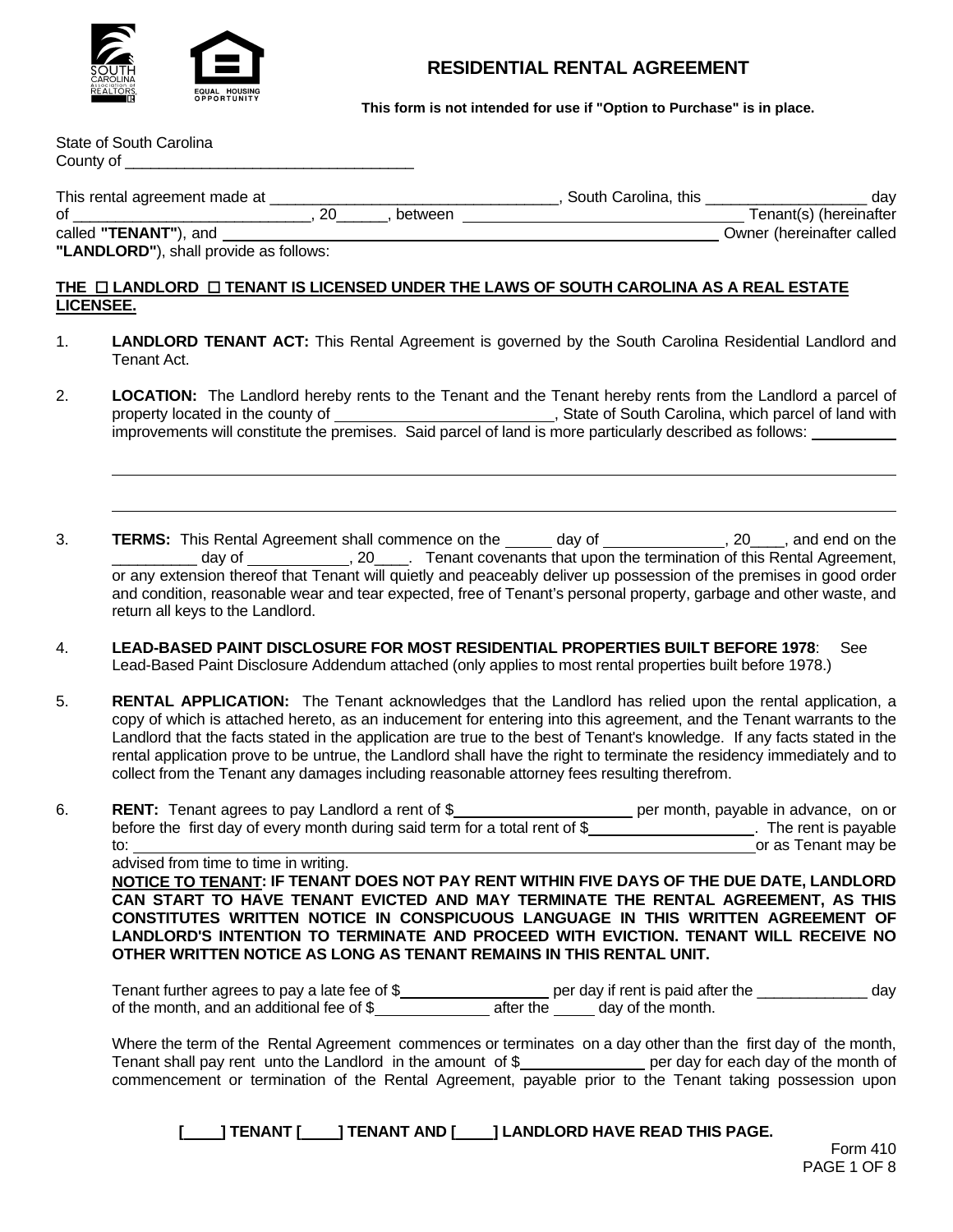commencement of the Rental Agreement, and payable on the first day of the final month of the Rental Agreement upon termination.

7. **OCCUPANTS:** Only persons designated in the rental agreement or as further modified or agreed to in writing by Landlord shall reside in the rented premises. For purposes of this rental agreement the designated occupants are:

 $\mathcal{L}_\mathcal{L} = \mathcal{L}_\mathcal{L} = \mathcal{L}_\mathcal{L} = \mathcal{L}_\mathcal{L} = \mathcal{L}_\mathcal{L} = \mathcal{L}_\mathcal{L} = \mathcal{L}_\mathcal{L} = \mathcal{L}_\mathcal{L} = \mathcal{L}_\mathcal{L} = \mathcal{L}_\mathcal{L} = \mathcal{L}_\mathcal{L} = \mathcal{L}_\mathcal{L} = \mathcal{L}_\mathcal{L} = \mathcal{L}_\mathcal{L} = \mathcal{L}_\mathcal{L} = \mathcal{L}_\mathcal{L} = \mathcal{L}_\mathcal{L}$  $\mathcal{L} = \{ \mathcal{L} = \{ \mathcal{L} = \mathcal{L} \} \cup \{ \mathcal{L} = \{ \mathcal{L} = \mathcal{L} \} \cup \{ \mathcal{L} = \{ \mathcal{L} = \mathcal{L} \} \cup \{ \mathcal{L} = \{ \mathcal{L} = \mathcal{L} \} \cup \{ \mathcal{L} = \{ \mathcal{L} = \mathcal{L} \} \cup \{ \mathcal{L} = \{ \mathcal{L} = \mathcal{L} \} \cup \{ \mathcal{L} = \{ \mathcal{L} = \mathcal{L} \} \cup \{ \mathcal{L} = \{ \mathcal{L}$ 

In no event shall more than persons be allowed to occupy said premises.

- 8. **RETURNED CHECKS:** Tenant agrees to pay \$ for each dishonored check for bookkeeping costs and handling charges, plus late charges if the check is not made good before the sixth day after the due date. All future rent and charges, if more than one check is returned, shall be paid in the form of cash, cashier's checks, certified check or money order. If any check for the security deposit or the first month's rent is returned for insufficient funds, Landlord may declare this rental agreement void and immediately terminated.
- 9. **RENEWAL TERMS:** With thirty (30) days written notice, as defined in Paragraph 18, either party may terminate this agreement at the end of the initial term, but if no notice is given, then the agreement will be extended on a month-tomonth basis on the same terms and conditions contained in this agreement. Thirty (30) days written notice by either party is required prior to termination during such month-to-month term.
- 10. **SUBLEASE:** Tenant shall not assign or sublet said premises, or any part thereof without the written consent of Landlord. Tenant must have written permission from Landlord for guests to occupy the premises for more than days.
- 11. **UTILITIES AND SERVICES:** Tenant agrees to pay for utilities and services except:

 which will be paid by Landlord. In the event of Tenant default on payment of utilities Landlord may pay and charge Tenant as additional rent together with any penalties, charges and interest. Tenant shall be liable for any inspections required by local authorities/utility companies due to Tenant's failure to obtain service at time of occupancy or to maintain said service during the term of this agreement. Tenant shall pay all costs of hook-ups and connection fees and security deposits in connection with providing utilities to premises during the term of the Lease.

12. **TENANT OBLIGATIONS:** Tenant agrees to keep the dwelling unit and all parts of the premises that he leases safe and clean. In the case of a single-family house or duplex, Tenant shall keep the yard mowed, watered and free of fire ants, keep the roof and gutters free of debris, the shrubs neatly trimmed, and landscaping maintained. Tenant agrees to be responsible for removal of Tenant's contagious and other hazardous materials. Tenant agrees to comply with the lease and rules and regulations the Landlord may adopt concerning the Tenants' use and occupancy of the premises;

Tenant, or any member of Tenant's family, guest or other person under the Tenant's control, shall conduct themselves in a manner that will not disturb other Tenants' and neighbors' peaceful enjoyment of the premises. Tenant, or any member of Tenant's family, guest or other person under the Tenant's control, shall not engage in or facilitate criminal or drug related activities. Any such violation constitutes a substantial violation of the Lease and a material noncompliance with the Lease and is grounds for termination of tenancy and eviction from the premises.

It is specifically understood that Tenant will, at Tenant's expense, keep sinks, lavatories, and commodes open, reporting any initial problem within five (5) days of occupancy, repair any and all damages caused by tenancy and replace any burned out light bulbs. Tenant agrees to report to Landlord any malfunction of or damage to electrical, plumbing, HVAC systems, smoke detectors, and any occurrence that **may** cause damage to the property. Tenant also agrees to pay for the cost of all repairs made necessary by negligence or careless use of the premises and pay for repairs/loss resulting from theft, malicious mischief or vandalism by Tenant and their guests. Tenant agrees to provide copies to Landlord of any inspection reports or repair estimates that Tenant may obtain.

 Tenant agrees to be responsible for and to make at Tenant's expense all routine maintenance, including but not limited to, stoppage of sewer because of misuse or broken water pipes/fixtures due to neglect or carelessness of Tenant. No repairs, alterations or changes in or to said premises or the fixtures or appliances contained therein, shall be made except after written consent of Landlord, and shall be the responsibility of the Tenant for the cost of restoring said premises to their original condition if Tenant makes any such unauthorized modifications. **NO REPAIR COSTS SHALL BE DEDUCTED FROM RENT BY TENANT.** All improvements made by Tenant to the said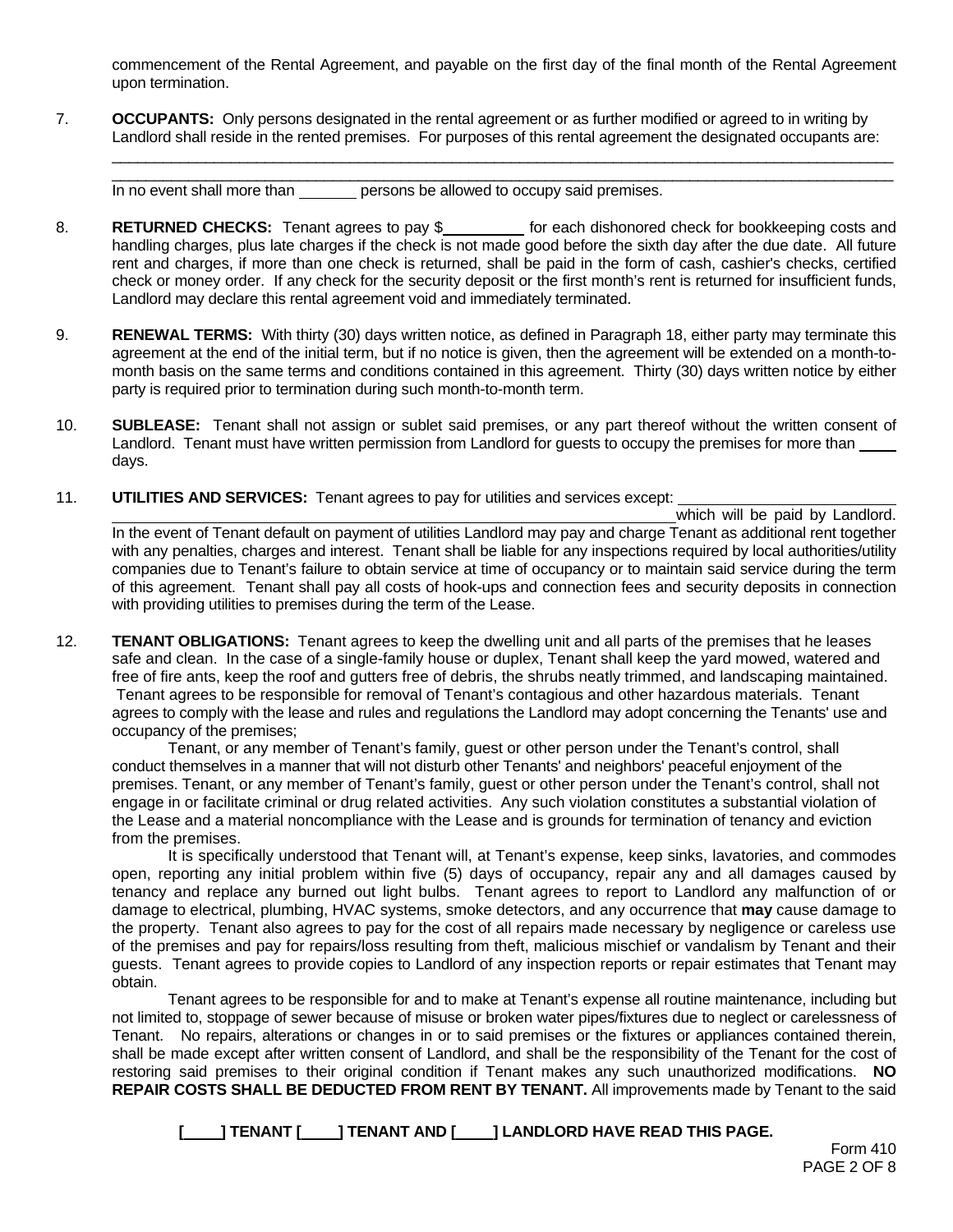premises shall become the property of the Landlord. Locks/Deadbolts shall not be changed without the expressed permission of the Landlord.

 Tenant is directly responsible for any damage caused by Tenant's appliances and/or furniture. Tenant is responsible for changing HVAC filters, reporting any water leaks, lighting pilot lights, checking for tripped breakers, changing smoke detector batteries and minor housekeeping repairs. Tenants will be help liable for damage to HVAC systems caused by dirty or missing filters and damages resulting from unreported problems. Tenant acknowledges that Tenant has inspected the premises and agrees that the premises and any common areas are safe, fit and habitable condition. Tenant acknowledges receipt of instructions of smoke detector operation.

13. **MAINTENANCE OF PREMISES, PEST CONTROL:** Landlord agrees to make repairs and do what is necessary to keep the premises in a fit and habitable condition as specified in South Carolina Residential Landlord and Tenant Act. The Landlord further agrees to maintain in reasonably good and safe working condition, all electrical, gas, plumbing, sanitary, HVAC, smoke detectors and other facilities supplied by him. Landlord is not responsible for changing batteries in smoke detectors.

 Tenant shall report any pest problem within three (3) days of possession. Tenant's failure to identify any pest infestation with said three (3) days shall constitute Tenant's agreement that premises has no infestation of any kind. Tenant is responsible for reporting any suspected or known termite infestation but is not responsible for termite control. Any future infestation of any kind, less termites, shall be the responsibility of [ ] Tenant [ ] Landlord.

- 14. **ESSENTIAL SERVICES AND APPLIANCES:** The Landlord is required to provide essential services; meaning sanitary plumbing or sewer services; electricity; gas, where it is used for heat, hot water, or cooking; running water, and reasonable amounts of hot water and heat, except where the building that includes the dwelling unit is not required by law to be equipped for that purpose, or the dwelling unit is so constructed that heat or hot water is generated by an installation within the exclusive control of the Tenant and supplied by a direct public utility connection. The following appliances present in the dwelling unit are specifically included by this rental agreement as being deemed to be supplied by the Landlord: (\_\_\_) stove, (\_\_) refrigerator, (\_\_) dishwasher, (\_\_) disposal, (\_\_) washer, (  $\Box$ ) dryer, (  $\Box$ ) microwave, (  $\Box$ ) trash compactor, (  $\Box$ ) other:
- 15. **INSURANCE:** Tenant shall be responsible for insuring his/her own possessions against fire and other catastrophes. Landlord and Tenant hereby release each other from liability for loss or damage occurring on or to the leased premises or the premises of which they are a part of the contents of either thereof, caused by fire or other hazards ordinarily covered by fire and extended coverage insurance policies and each waives all rights of recovery against the other for such loss or damage. Willful misconduct lawfully attributable to either party, whether in whole or in part a contributing cause of the casualty giving rise to the loss or damage, shall not be excused under the foregoing release and waiver.
- 16. **RIGHT TO ACCESS:** The Tenant shall not unreasonably withhold consent to the Landlord to enter into the dwelling unit in order to inspect the premises; make necessary or agreed repairs, decorations, alterations, or improvements; supply necessary or agreed services; or exhibit the dwelling unit to prospective or actual purchasers, mortgagees, tenants, workmen, or contractors.

The Landlord or Landlord's agent may enter the dwelling unit without consent of the Tenant:

(a) At any time in case of emergency, including but not limited to prospective changes in weather conditions which pose a likelihood of danger to the property may be considered an emergency; and

(b) Between the hours of 9:00 a.m. and 6:00 p.m. for the purpose of providing regularly scheduled periodic services such as changing furnace and air-conditioning filters, providing termite, insect, or pest treatment, and the like, provided that the Landlord announces intent to enter to perform services; and

(c) Between the hours of 8:00 a.m. and 8:00 p.m. for the purpose of providing services requested by the Tenant and that prior to entering the Landlord announces intent to enter to perform services.

The Landlord shall not abuse the right of access or use it to harass the Tenant. Except for section 16(a), 16(b), and 16(c), the Landlord shall give the Tenant at least 24 hours notice of intent to enter and may enter only at reasonable times.

 The Landlord has no other right of access except: pursuant to court order, as permitted by the South Carolina Residential Landlord and Tenant Act when accompanied by a law enforcement officer at reasonable times for the purpose of service of process in ejectment proceedings, or unless the Tenant has abandoned or surrendered the premises.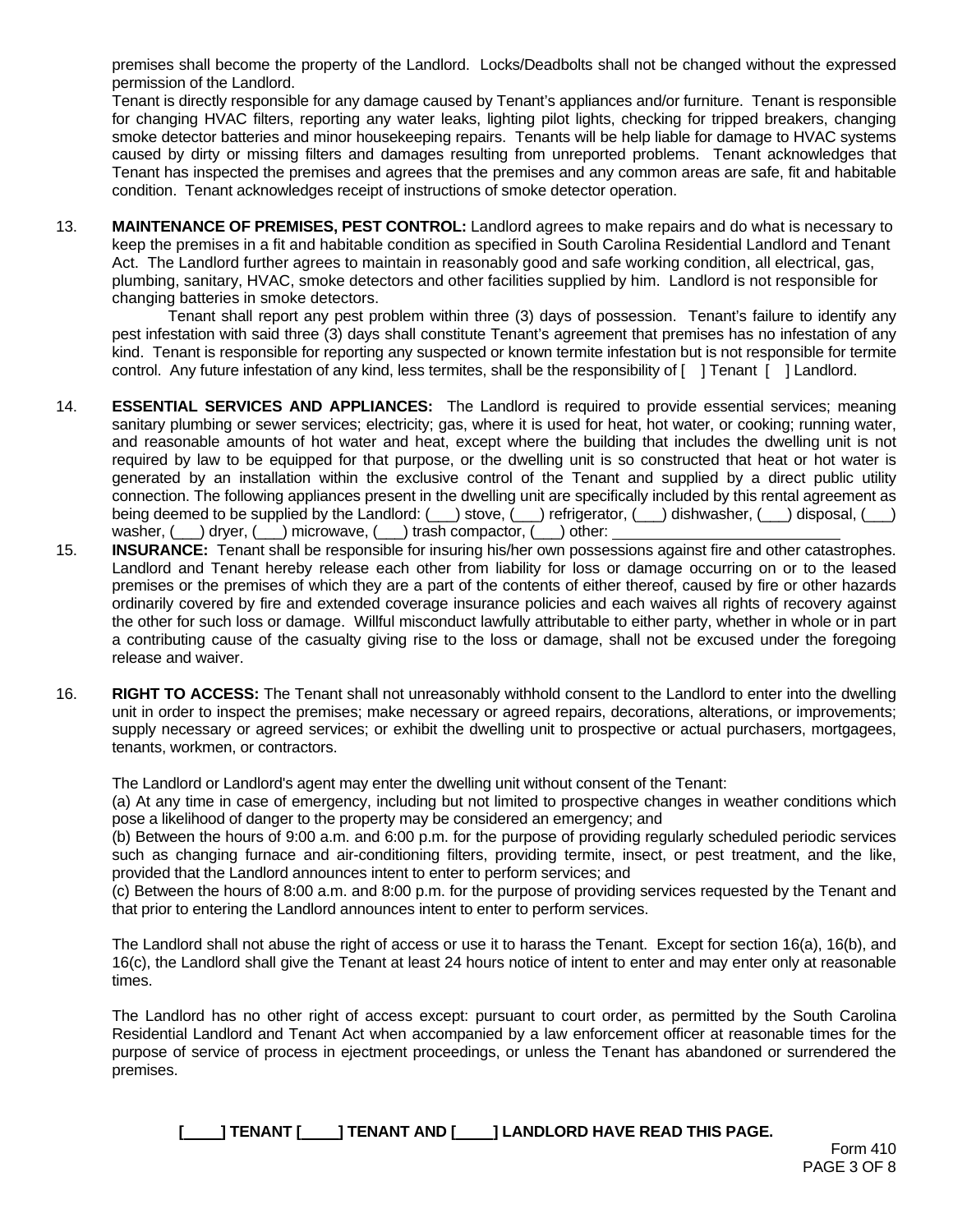17. **MILITARY CLAUSE**: If the Tenant is a member of the Armed Forces of the United States, stationed in the \_\_\_\_\_\_\_\_\_\_\_\_\_\_\_\_\_\_\_\_\_\_\_\_\_\_\_\_\_\_\_\_\_\_\_\_\_\_ area, and shall receive permanent change of station orders out of

the area, Tenant may, upon presentation of a copy of said orders of transfer to the Landlord, along with thirty (30) days written notice of intent to vacate and payment of all rent to the expiration date of such written notice, and any miscellaneous charges in arrears, terminate this Rental Agreement. Normal enlistment termination or other type discharge from Armed Forces, unless due to conditions beyond the service member's control, or acceptance of government quarters is not a permanent change of station and is not justification for lease termination. Withholding knowledge of pending transfer or discharge at time of entry into this Rental Agreement voids any consideration or protection offered by this section.

- 18. **DEFINITION OF "THIRTY (30) DAY NOTICE"**: Any written notice given by either party to the other party in order to meet a thirty (30) day notice requirement will be deemed given, and the thirty (30) days deemed to commence on the first day of the calendar month following the date of receipt of said notice. Any termination permitted by other sections contingent upon a thirty (30) day notice will then be effective on the last day of the calendar month following receipt of said notice. If expiration date of lease is not on the last day of the calendar month, then thirty (30) days notice is required to conform to the expiration dates.
- 19. **DESTRUCTION OR DAMAGE TO PREMISES**: If the dwelling unit or premises are damaged or destroyed by fire or casualty to the extent that normal use and occupancy of the dwelling unit is substantially impaired, the Tenant may:

 (a) immediately vacate the premises and notify the Landlord in writing within seven days thereafter of Tenant's intention to terminate the rental agreement, in which case the rental agreement terminates as of the date of vacating; or

 (b) if continued occupancy is lawful, vacate any part of the dwelling unit rendered unusable by the fire or casualty, in which case the Tenant's liability for rent is reduced in proportion to the diminution in the fairmarket rental value of the dwelling unit.

 Unless the fire or casualty was due to the tenant's negligence or otherwise caused by the tenant, if the rental agreement is terminated, the landlord shall return security deposit to the tenant with proper accounting as required by law. Accounting for rent in the event of termination or apportionment must be made as of the date of the fire or casualty. The Landlord shall withhold the tenant's security deposit if the fire or casualty was due to the tenant's negligence or otherwise caused by the tenant, with proper accounting as required by law.

- 20. **CONDEMNATION**: Tenant hereby waives any injury, loss or damage, or claim therefore against Landlord resulting from any exercise of a power of eminent domain of all or any part of the rented premises or surrounding grounds of which they are a part. All awards of the condemning authority for the taking of land, parking areas, or buildings shall belong exclusively to the Landlord. In the event substantially all of the rented premises shall be taken, this Rental Agreement shall terminate as of the date the right to possession vested in the condemning authority and rent shall be apportioned as of that date. In the event any part of the property and/or building or buildings of which the rented premises are a part (whether or not the rented premises shall be affected) shall be taken as a result of the exercise of a power of eminent domain, and the remainder shall not, in the opinion of the Landlord, constitute an economically feasible operating unit, Landlord may, by written notice to Tenant given within sixty (60) days after the date of taking, terminate this Rental Agreement as of a date set out in the notice not earlier than thirty (30) days after the date of the notice; rent shall be apportioned as of termination date.
- 21. **ABSENCE, NON-USE AND ABANDONMENT:** The unexplained absence of a Tenant from a dwelling unit for a period of 15 days after default in the payment of rent must be construed as abandonment of the dwelling unit. If the Tenant abandons the dwelling unit for a term beginning before the expiration of the rental agreement, it terminates as of the date of the new tenancy, subject to the other Landlord's remedies. If the Landlord fails to use reasonable efforts to rent the dwelling unit at a fair rental or if the Landlord accepts the abandonment as a surrender, the rental agreement is considered to be terminated by the Landlord as of the date the Landlord has notice of the abandonment. When a dwelling unit has been abandoned or the rental agreement has come to an end and the Tenant has removed a substantial portion of personal property or voluntarily and permanently terminated the utilities and has left personal property in the dwelling unit or on the premises with a fair-market value of \$500 or less, the Landlord may enter the dwelling unit, using forcible entry if required, and dispose of the property.
- 22. **SECURITY DEPOSIT:** Tenant agrees to deposit with Landlord a security deposit of \$ to be held as security for the full and faithful performance by the Tenant of all terms and conditions herein, it being understood and agreed to that no part of this deposit is to be applied to any rent which may become due under this rental agreement.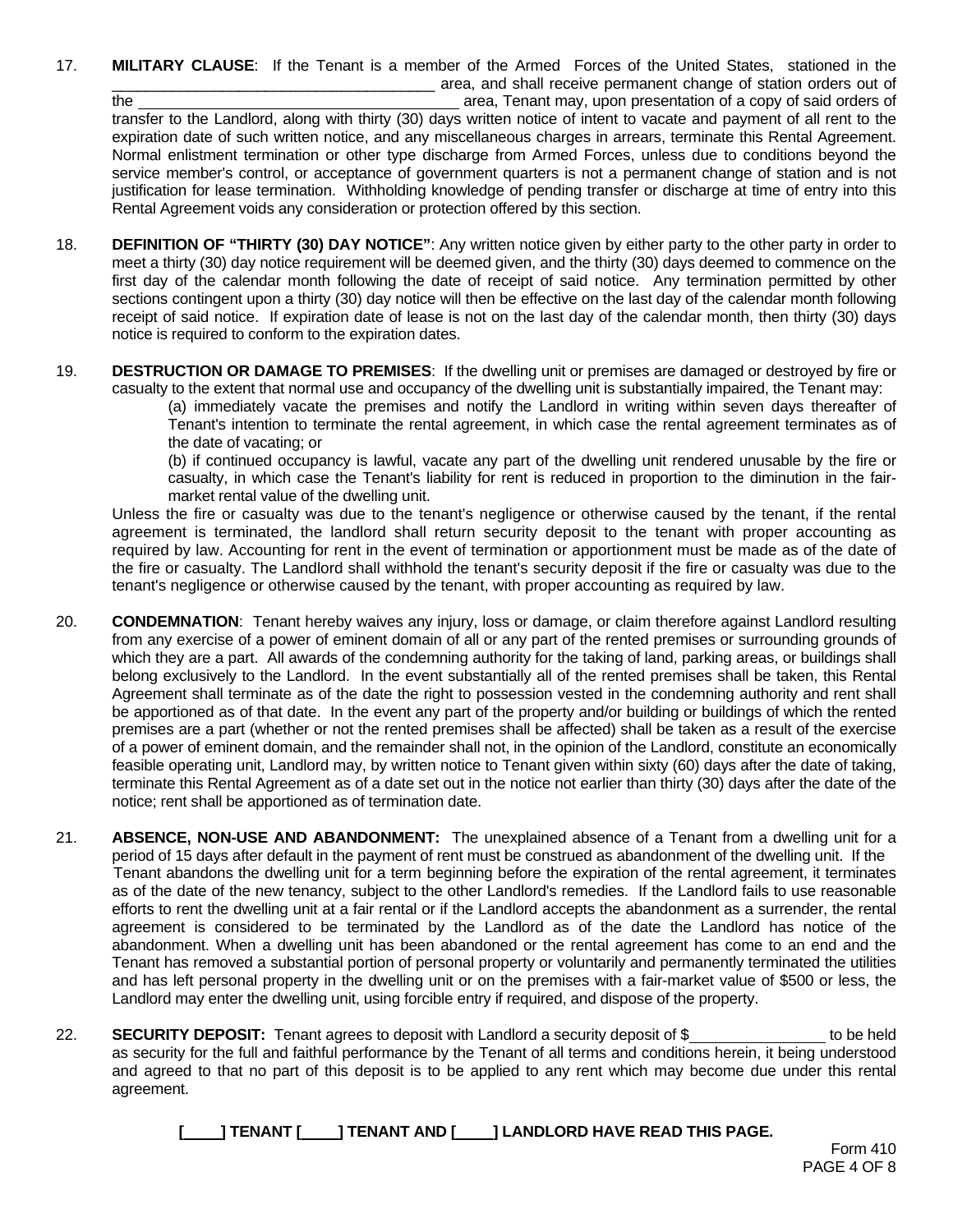Upon termination of the tenancy, property or money held by the Landlord as security may be applied to the payment of accrued rent and the amount of loss of rents or damages which the Landlord has suffered by reason of the Tenant's noncompliance with the South Carolina Residential Landlord and Tenant Act. Any deduction from the security deposit must be itemized by the Landlord in a written notice of the Tenant together with the amount due, if any, within 30 days after termination of the tenancy and delivery of possession and demand by the Tenant, whichever is later. The Tenant shall provide the Landlord in writing with a forwarding address or new address to which the written notice and amount due from the Landlord may be sent.

If the Tenant fails to provide the Landlord with the forwarding or new address and fails to return the following:  $\lceil$  | pool tags,  $\lceil$  | keys for mail box,  $\lceil$  | keys to unit (including deadbolt, storage area),  $\lceil$  | other the Tenant is not entitled to damages under this subsection provided the Landlord (1) had no notice of the Tenant's whereabouts; and, (2) mailed the written notice and amount due, if any, to the Tenant's last known address. In the event the security deposit is not sufficient to pay all charges due, Tenant shall pay said charges within five (5) business days after receiving notice from the Landlord.

23. **NONCOMPLIANCE WITH RENTAL AGREEMENT OR FAILURE TO PAY RENT:** If there is a noncompliance by the Tenant with the rental agreement other than nonpayment of rent or a noncompliance with Paragraph 12 above, the Landlord may deliver a written notice to the Tenant specifying the acts and omissions constituting the breach and that the rental agreement will terminate upon a date not less than 14 days after receipt of the notice, if the breach is not remedied in 14 days.

The rental agreement shall terminate as provided in the notice except that: If the breach is remediable by repairs or otherwise and the Tenant adequately remedies the breach before the date specified in the notice, or if such remedy cannot be completed within 14 days, but is commenced within the 14-day period and is pursued in good faith to completion within a reasonable time, the rental agreement shall not terminate by reason of the breach.

 If rent is unpaid when due and the Tenant fails to pay rent within five days from the date due, the Landlord may terminate the rental agreement provided the Landlord has given the Tenant written notice of nonpayment and Landlord's intention to terminate the rental agreement. If the rent is not paid within that period, said notice is contained herein Paragraph 5.

 The Landlord may recover actual damages and obtain injunctive relief in magistrate's or circuit court without posting bond for any noncompliance by the Tenant with the rental agreement or Paragraph 12 above. If the Tenant's noncompliance is willful other than nonpayment of rent, the Landlord may recover reasonable attorney's fees. If the Tenant's nonpayment of rent is not in good faith, the Landlord is entitled to reasonable attorney's fees.

 If there is noncompliance by the Tenant with Paragraph 12 above, materially affecting health and safety that can be remedied by repair, replacement of a damaged item, or cleaning and the Tenant fails to comply as promptly as conditions require in case of emergency, or within fourteen (14) days after written notice by the Landlord specifying the breach and requesting that the Tenant remedy it within that period of time, the Landlord may enter the dwelling unit and cause the work to be done in a workmanlike manner and shall in addition have the remedies available under the South Carolina Residential Landlord Tenant Act.

 If there is noncompliance by the Tenant with Paragraph 12 above materially affecting health and safety other than as set forth in the preceding paragraph, and the Tenant fails to comply as promptly as conditions require in case of emergency, or within fourteen (14) days after written notice by the Landlord if it is not an emergency, specifying the breach and requesting that the Tenant remedy within that period of time, the Landlord may terminate the rental agreement. If the rental agreement is terminated, the Landlord has a right to possession and for rent and a separate claim for actual damages for breach of the rental agreement and reasonable attorney's fees. **Any claim not satisfied by Tenant may be turned in to the credit bureau or collection agency.**

- 24. **REMEDY AFTER TERMINATION:** If the rental agreement is terminated, the Landlord has a right to possession, for rent, and a separate claim for actual damages for breach of the rental agreement, reasonable attorney's fees, collection costs, and court costs.
- 25. **NOTICE:** A Landlord receives notice when it is delivered at the place of business of the Landlord through which the rental agreement was made or at any place held out by Landlord as the place of receipt of the communication.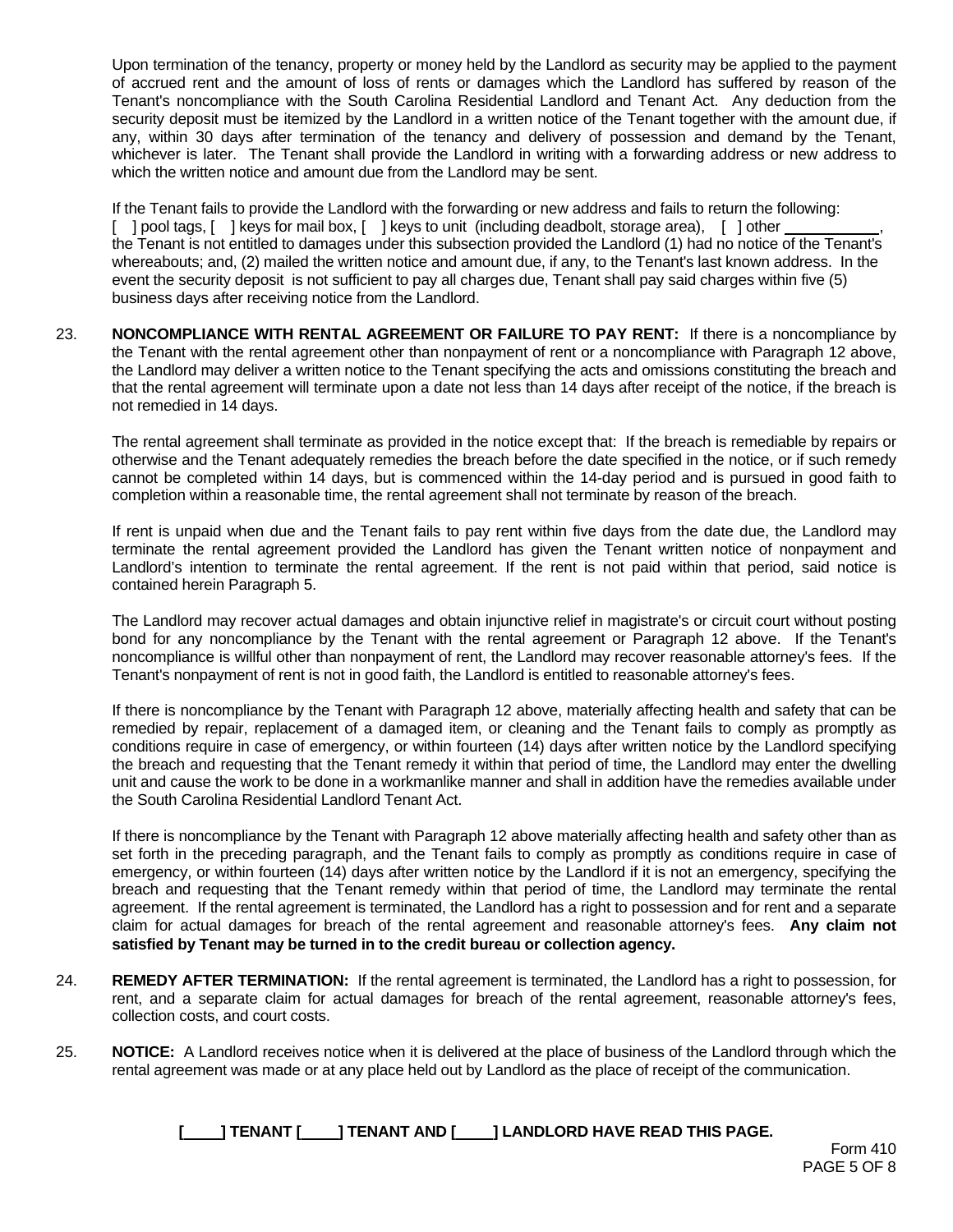- 26. **PROHIBITIVE EQUIPMENT/FURNITURE**: Tenant agrees not to place antennas, satellite dishes, waterbeds, and auxiliary heaters without written permission from Landlord.
- 27. **INVENTORY**: Any furnishing and equipment to be furnished by Landlord shall be set out in a special inventory. The inventory shall be signed by both Tenant and Landlord concurrently with this Rental Agreement and shall be a part of this Agreement.
- 28. **PETS:** Tenant shall not keep domestic or other animals on or about the premises without the PRIOR WRITTEN CONSENT of the Landlord. Landlord, at Landlord's sole discretion, may consent if Tenant makes the following payments: (1) a non-refundable deposit of \$ and (2) rent for the pet(s) in the total amount of \$ behavior, and any damage done by the animal. The Landlord shall have the right to withdraw consent and demand removal of any previously permitted animal upon the first complaint registered against such animal or upon evidence of injury or damage to person or property caused by the animal.
- 29. **WAIVER:** A Tenant is considered to have waived violation of a Landlord's duty to maintain the premises as set forth by the Rental Agreement or violation of the Landlord's duties under the South Carolina Residential Landlord and Tenant Act, as defense in an action for possession based upon nonpayment of rent, or in an action for rent concerning a period where the Landlord has no notice of the violation of the duties, fourteen (14) days before rent is due for violations involving services other than essential services, or the Landlord has no notice before rent is due which provides a reasonable opportunity to make emergency repairs necessary for the provision of essential services. No modification, change, or cancellation hereof shall be valid unless in writing and executed by all parties hereto. No representation or promise has been made by either party hereto except as herein stated.
- 30. **PEACEFUL ENJOYMENT:** The Landlord covenants that the Tenant, on paying the rent and performing the covenants hereof, shall and may peaceably and quietly have, hold, and enjoy the rented premises for the term mentioned without hindrance or interruption by the Landlord.
- 31. **PROVISIONS:** The provisions of this Rental Agreement shall be binding upon and inure to the benefit of the Landlord and the Tenant, and their respective successors, legal representatives, and assigns.
- 32. **SUBORDINATION:** Tenant's rights are subject to any bona fide mortgage which now covers said premises and which may hereafter be placed on said premises by Landlord. Tenant shall upon request by Landlord execute a subordination of its rights under this Rental Agreement to any mortgage given by Landlord hereunder, whether to secure construction or permanent or other financing. Resident shall upon request by Landlord promptly execute a certification of good standing certifying the terms of this Rental Agreement, its due execution, the rental provisions hereof, or the terms of amendments hereto, if any, and any other information reasonably requested.
- 33. **RENTAL RATE ADJUSTMENT:** On and after the expiration of the initial term of this lease, the Landlord, at Landlord's discretion, may alter the rental rate in effect provided only that written notice of such alteration is delivered as first class mail to the US Postal Service, postage prepaid at least fifteen (15) days prior to the effective date of alteration.
- 34. **TRUST ACCOUNT INTEREST: ACCORDING TO THE RULES AND REGULATIONS OF THE SOUTH CAROLINA REAL ESTATE COMMISSION AND THE CODE OF LAWS OF SOUTH CAROLINA, 1976, AS AMENDED, THE BROKER-IN-CHARGE OR PROPERTY MANAGER-IN-CHARGE HAS THE OPTION TO PLACE TENANT'S SECURITY DEPOSIT INTO AN INTEREST BEARING ACCOUNT AND TO RETAIN ALL INTEREST INCURRED IN SAID ACCOUNT. TENANT AGREES TO AND UNDERSTANDS THAT THE TENANT HAS BEEN INFORMED OF TENANT'S RIGHT TO OWNERSHIP OF THE INTEREST BUT RELINQUISHES TO THE BROKER-IN-CHARGE OR PROPERTY MANAGER-IN-CHARGE BY THIS WRITTEN AGREEMENT SAID RIGHT OF OWNERSHIP.**
- 35. **RULES AND REGULATIONS:** The common area facilities, if any such as swimming pool, laundry room, recreational, and other common area facilities, when open and operating, are subject to applicable rules and regulations posted by the Landlord. The Tenant agrees to observe faithfully all rules and regulations that the Landlord has now or may hereafter adopt for the use of the premises.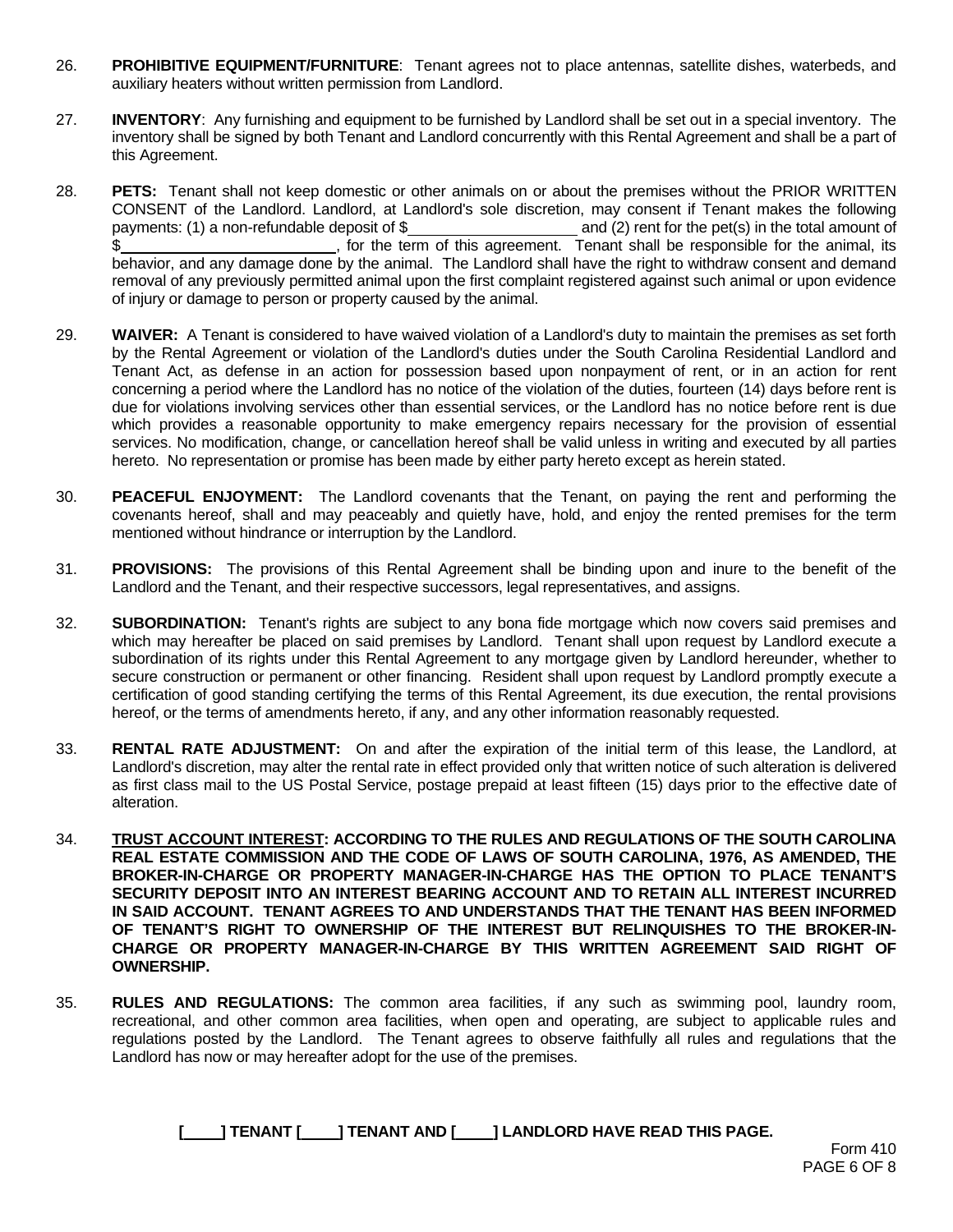- 37. **JOINT RESPONSIBILITY:** If this Rental Agreement is executed by more than one (1) Tenant, the responsibility and liabilities herein imposed shall be considered and construed to be joint and several, and the use of the singular shall include the plural.
- 36. **LANDLORD'S ADDRESS FOR COMMUNICATIONS:** All notices, requests, and demands unless otherwise stated herein, shall be addressed and sent to:

| Mail:         |        |
|---------------|--------|
|               |        |
|               |        |
| Phone: (Home) | (Work) |

- 38. **CAPTIONS**: Any heading preceding the text of any paragraph hereof is inserted solely for convenience of reference and shall not constitute a part of this Rental Agreement, nor shall they affect its meaning, construction or affect.
- 39. **FACSIMILE AND OTHER ELECTRONIC MEANS:** The parties agree that this Agreement may be communicated by use of a fax or other secure electronic means, including but not limited to electronic mail and the internet, and the signatures, initials and handwritten or typewritten modifications to any of the foregoing shall be deemed to be valid and binding upon the parties as if the original signatures, initials and handwritten or typewritten modifications were present on the documents in the handwriting of each party.
- 40. **MEGAN'S LAW**: The Tenant and Landlord agree that the Property Manager or Real Estate Broker representing Tenant or Landlord and all affiliated agents are not responsible for obtaining or disclosing any information contained in the South Carolina Sex Offender Registry. The Tenant and Landlord agree that no course of action may be brought against the Property Manager or Real Estate Broker representing Tenant or Landlord and all affiliated agents for failure to obtain or disclose any information contained in the South Carolina Sex Offender Registry. The Tenant agrees that the Tenant has the sole responsibility to obtain any such information. The Tenant understands that Sex Offender Registry information may be obtained from the local sheriff's department or other appropriate law enforcement officials.
- 41. **ENTIRE AGREEMENT**. This lease contains the entire agreement between the parties hereto and all previous negotiations leading thereto, and it may be modified only by a dated written agreement signed by both Landlord and Tenant No surrender of the Premises or of the remainder of the term of this lease shall be valid unless accepted by Landlord in writing TIME IS OF THE ESSENCE WITH REGARD TO ALL TERMS AND CONDITIONS IN THIS AGREEMENT.
- 42. **NON-RELIANCE CLAUSE**: Both Tenant and Landlord hereby acknowledge that they have not received or relied nor could have relied upon any statements or representations or promises or agreements or inducements by either Broker or their agents which are not expressly stipulated herein. If not contained herein, such statements, representations, promises, or agreements shall be of no force or effect. This general non-reliance clause shall not prevent recovery in tort for fraud or negligent misrepresentation or intentional misrepresentation unless specific non-reliance language is included in this agreement. This is a non-reliance clause and is neither a merger clause nor an extension of a merger clause. The parties execute this agreement freely and voluntarily without reliance upon any statements or representations by parties or agents except as set forth herein. Parties have fully read and understand this Agreement and the meaning of its provisions. Parties are legally competent to enter into this agreement and to fully accept responsibility. Parties have been advised to consult with counsel before entering into this agreement and have had the opportunity to do so.

## 43. **ADDITIONAL TERMS**:

 $\overline{a}$